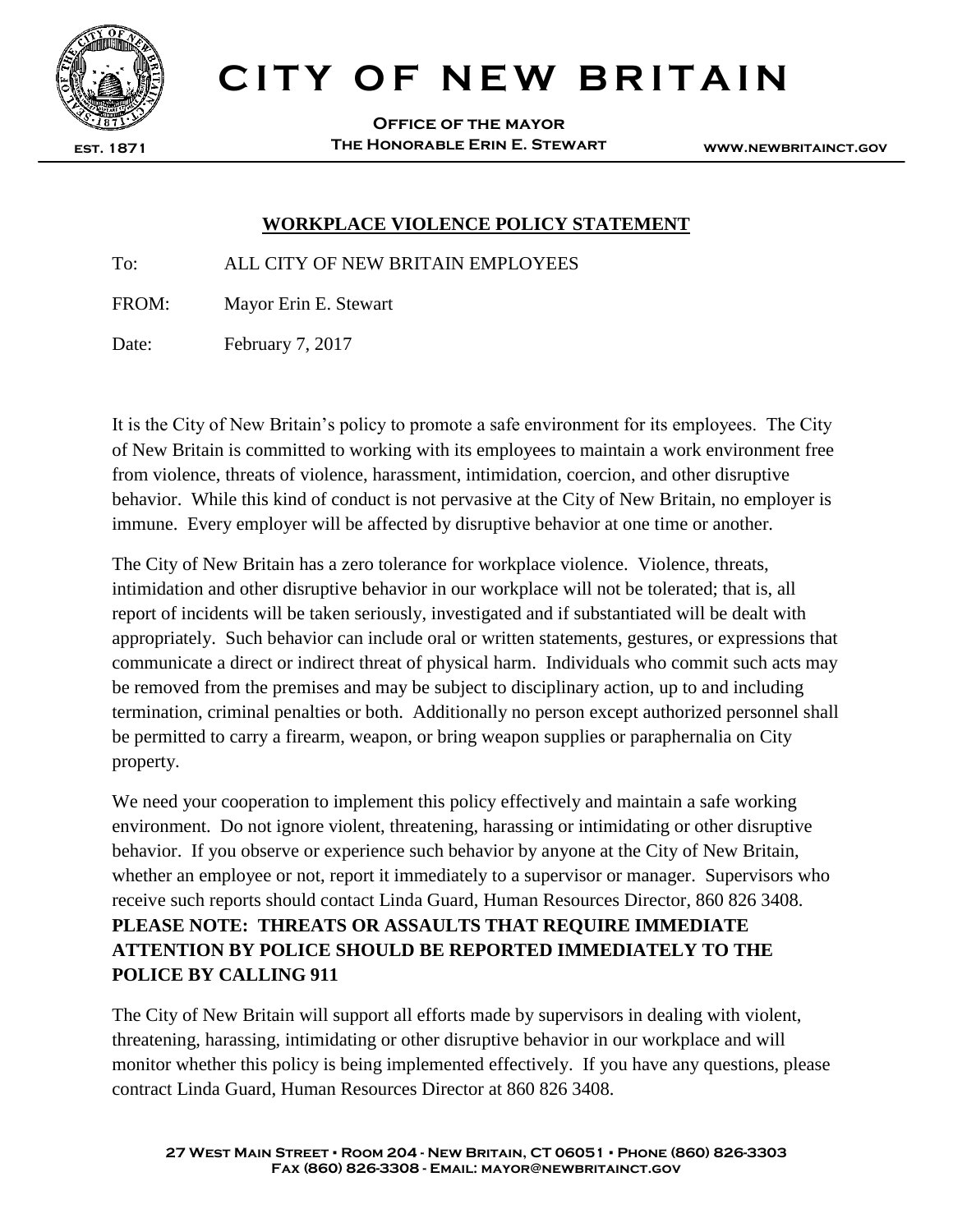# INDICATORS OF POTENTIALLY VIOLENT BEHAVIOR

- Direct or veiled threats of harm.
- Intimidating, belligerent, harassing, bullying or other inappropriate or aggressive behavior.
- Numerous conflicts with supervisors or other employees.
- Bringing a weapon to the workplace, brandishing a weapon in the workplace, making inappropriate references to guns or a fascination with weapons.
- Statements showing fascination incidents of workplace violence, statements indicating approval of the use of violence to resolve a problem, or statements indicating identification with perpetrators or workplace homicide.
- Statements indicating desperation (over family, financial or other personal problems) to the point of contemplating suicide.
- Serious personal problems, such as divorce, bankruptcy or the death of someone close.
- Drug or alcohol abuse.
- Extreme changes in behavior, including mood swings, outbursts and insubordination.
- History of violent behavior, including family history of violence.
- Deterioration of work performance.
- Being a loner.
- Becoming paranoid about others

## EXAMPLES OF WORKPLACE VIOLENCE

- All threats or acts of violence occurring on City of New Britain property, regardless of the relationship between the City of New Britain and the parties involved in the incident.
- All threats or acts of violence not occurring on City of New Britain property but involving someone who is acting in the capacity of a representative of the City of New Britain.
- Any threats or acts resulting in the conviction of an employee or agent of the City of New Britain, or of an individual performing services on the City of New Britain's behalf on a contract or temporary basis, under any criminal code provision relating to threats or acts of violence that adversely affect the legitimate interests and goals of the City of New Britain.

# EXAMPLES OF PROHIBITED CONDUCT

- Hitting or shoving an individual.
- Threating to harm an individual of his/her family, friends or associates, or their property.
- The intentional destruction or threat of destruction of property owned, operated, or controlled by the City of New Britain.
- Making harassing or threatening telephone calls, letters, or other forms of electronic or written communications (voice mail, e-mail, etc.)
- Intimidating or attempting to coerce an employee to do wrongful acts that would affect the business interests of the City of New Britain.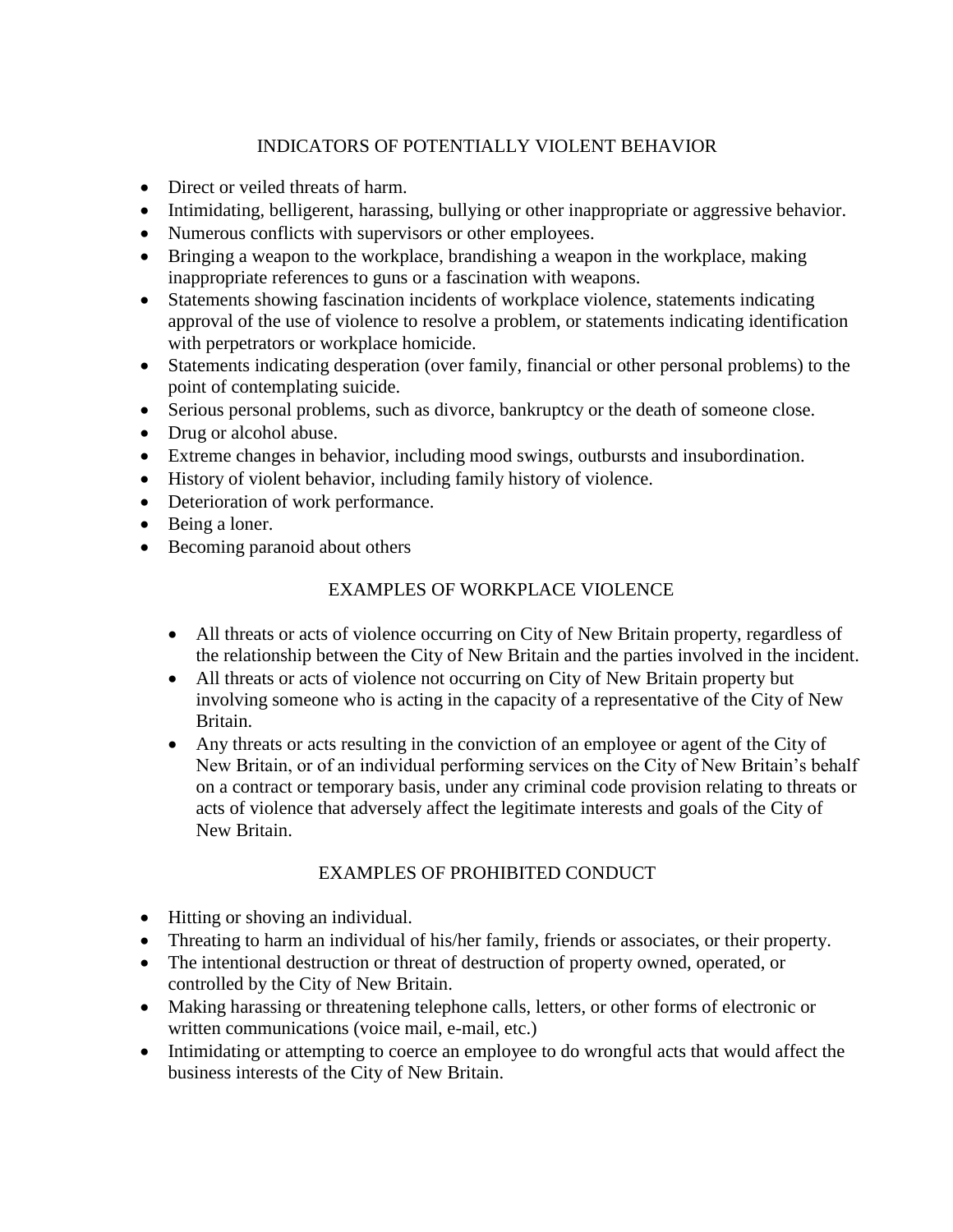- Harassing surveillance, also known as "stalking," the willful, malicious, and repeated following of another person in reasonable fear of his or her safety.
- Making a suggestion or otherwise intimating that an act to injure persons or property is "appropriate," without regard to the location where such suggestions or intimation occurs.
- Unauthorized possession or inappropriate use of firearms, weapons, or any other dangerous devices on City of New Britain property.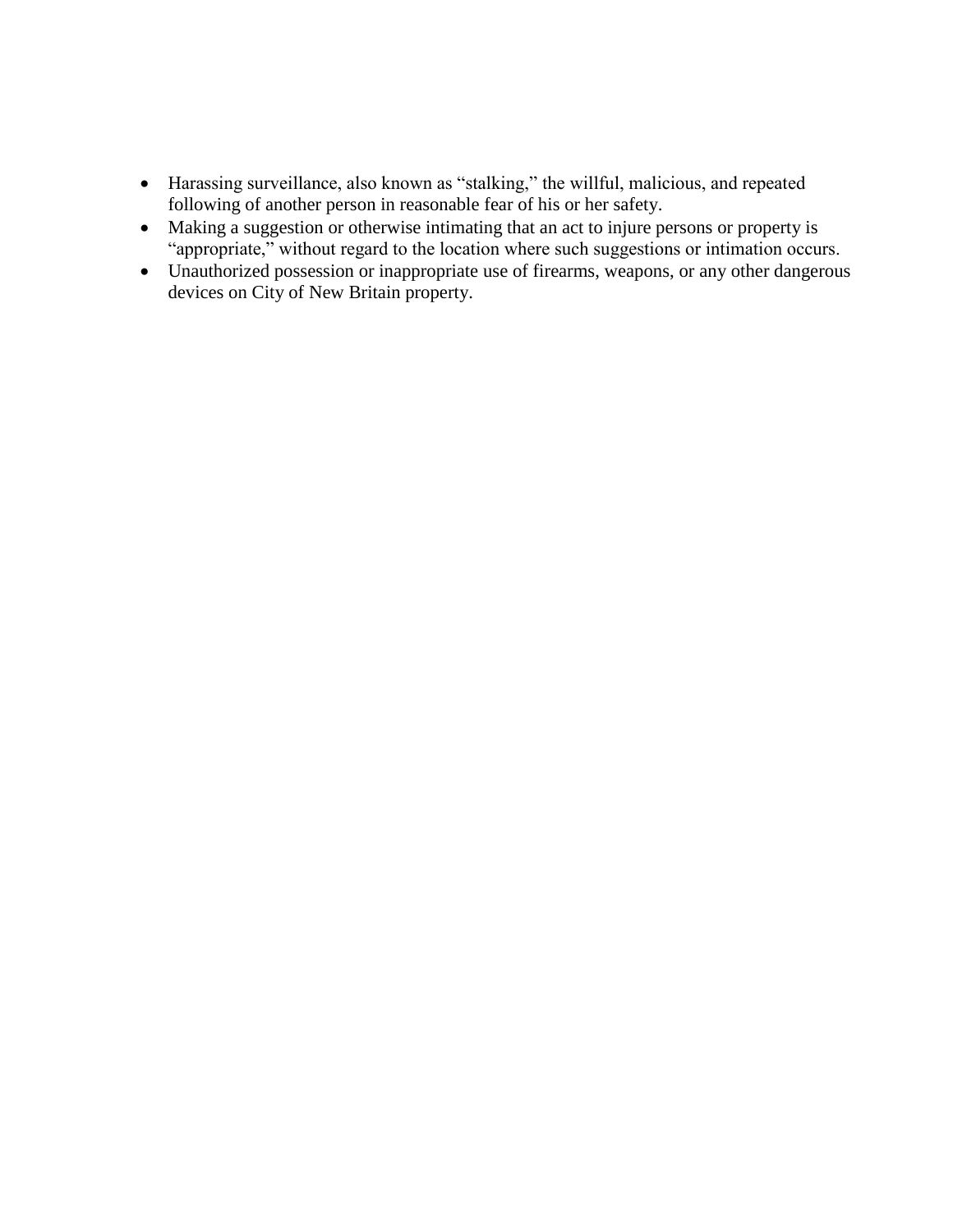### **THREAT INCIDENT REPORT**

#### **CITY OF NEW BRITAIN**

The City of New Britain workplace violence policy requires that all employees report threats or incidents of violent behavior to a manager or supervisor. The manager or supervisor should take the necessary steps to complete the Threat Incident Report as quickly as possible, including private interviews with the victim(s) and witness(es). The report should be submitted to the Personnel Director in a timely manner.

Name of Threat-Maker:\_\_\_\_\_\_\_\_\_\_\_\_\_\_\_\_\_\_\_\_\_\_\_\_\_\_\_\_\_\_\_\_\_\_\_\_\_\_\_\_\_\_\_\_\_\_\_\_\_\_\_\_\_\_

\_\_\_\_\_\_\_\_\_\_\_\_\_\_\_\_\_\_\_\_\_\_\_\_\_\_\_\_\_\_\_\_\_\_\_\_\_\_\_\_\_\_\_\_\_\_\_\_\_\_\_\_\_\_\_\_\_\_\_\_\_\_\_\_\_\_\_\_\_\_\_\_\_

\_\_\_\_\_\_\_\_\_\_\_\_\_\_\_\_\_\_\_\_\_\_\_\_\_\_\_\_\_\_\_\_\_\_\_\_\_\_\_\_\_\_\_\_\_\_\_\_\_\_\_\_\_\_\_\_\_\_\_\_\_\_\_\_\_\_\_\_\_\_\_\_\_

\_\_\_\_\_\_\_\_\_\_\_\_\_\_\_\_\_\_\_\_\_\_\_\_\_\_\_\_\_\_\_\_\_\_\_\_\_\_\_\_\_\_\_\_\_\_\_\_\_\_\_\_\_\_\_\_\_\_\_\_\_\_\_\_\_\_\_\_\_\_\_\_\_\_

\_\_\_\_\_\_\_\_\_\_\_\_\_\_\_\_\_\_\_\_\_\_\_\_\_\_\_\_\_\_\_\_\_\_\_\_\_\_\_\_\_\_\_\_\_\_\_\_\_\_\_\_\_\_\_\_\_\_\_\_\_\_\_\_\_\_\_\_\_\_\_\_\_\_

\_\_\_\_\_\_\_\_\_\_\_\_\_\_\_\_\_\_\_\_\_\_\_\_\_\_\_\_\_\_\_\_\_\_\_\_\_\_\_\_\_\_\_\_\_\_\_\_\_\_\_\_\_\_\_\_\_\_\_\_\_\_\_\_\_\_\_\_\_\_\_\_\_\_\_

\_\_\_\_\_\_\_\_\_\_\_\_\_\_\_\_\_\_\_\_\_\_\_\_\_\_\_\_\_\_\_\_\_\_\_\_\_\_\_\_\_\_\_\_\_\_\_\_\_\_\_\_\_\_\_\_\_\_\_\_\_\_\_\_\_\_\_\_\_\_\_\_\_\_\_

\_\_\_\_\_\_\_\_\_\_\_\_\_\_\_\_\_\_\_\_\_\_\_\_\_\_\_\_\_\_\_\_\_\_\_\_\_\_\_\_\_\_\_\_\_\_\_\_\_\_\_\_\_\_\_\_\_\_\_\_\_\_\_\_\_\_\_\_\_\_\_\_\_\_\_

\_\_\_\_\_\_\_\_\_\_\_\_\_\_\_\_\_\_\_\_\_\_\_\_\_\_\_\_\_\_\_\_\_\_\_\_\_\_\_\_\_\_\_\_\_\_\_\_\_\_\_\_\_\_\_\_\_\_\_\_\_\_\_\_\_\_\_\_\_\_\_\_\_\_\_

\_\_\_\_\_\_\_\_\_\_\_\_\_\_\_\_\_\_\_\_\_\_\_\_\_\_\_\_\_\_\_\_\_\_\_\_\_\_\_\_\_\_\_\_\_\_\_\_\_\_\_\_\_\_\_\_\_\_\_\_\_\_\_\_\_\_\_\_\_\_\_\_\_\_\_

\_\_\_\_\_\_\_\_\_\_\_\_\_\_\_\_\_\_\_\_\_\_\_\_\_\_\_\_\_\_\_\_\_\_\_\_\_\_\_\_\_\_\_\_\_\_\_\_\_\_\_\_\_\_\_\_\_\_\_\_\_\_\_\_\_\_\_\_\_\_\_\_\_\_

Title (and relationship to the City of New Britain, if not an employee):

 $Name(s)$  of victims or potential victim(s): $\frac{1}{s}$ 

When did the incident occur? (Day of week, date, time (a.m./p.m)

Where did the incident occur?

What happened immediately prior to the incident?\_\_\_\_\_\_\_\_\_\_\_\_\_\_\_\_\_\_\_\_\_\_\_\_\_\_\_\_\_\_\_\_

What is the specific language of the threat?\_\_\_\_\_\_\_\_\_\_\_\_\_\_\_\_\_\_\_\_\_\_\_\_\_\_\_\_\_\_\_\_\_\_\_\_\_\_\_\_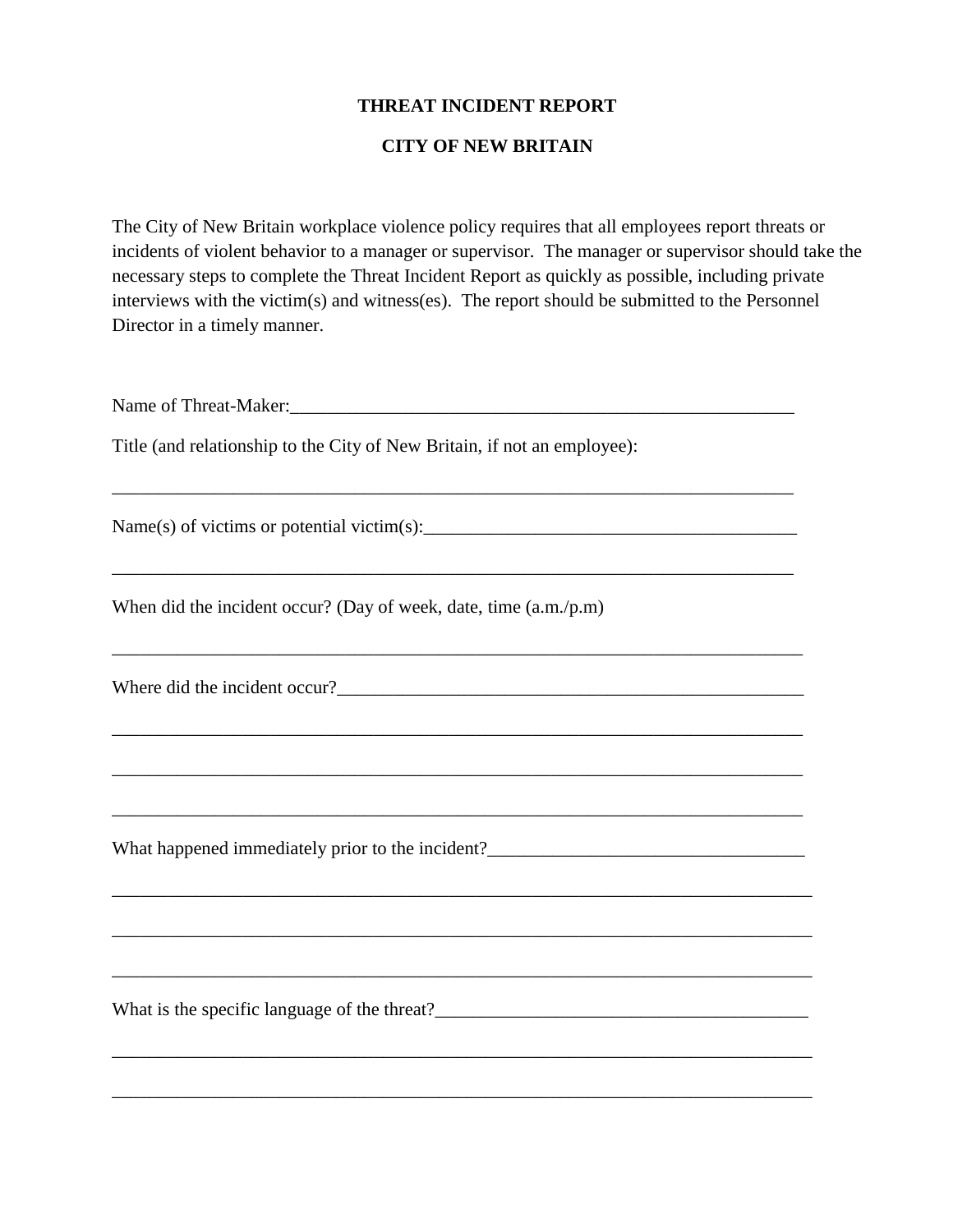|  |  |  |  |  | Describe any physical conduct that would substantiate an intention to follow through on the threat: |
|--|--|--|--|--|-----------------------------------------------------------------------------------------------------|
|--|--|--|--|--|-----------------------------------------------------------------------------------------------------|

What was the physical/emotional appearance of the threat-maker?

Names of others who were directly involved and any actions they took?

How did the incident end?

Who were the witnesses?

What happened to the threat-maker after the incident?

What happened to the other employees directly involved after the incident?